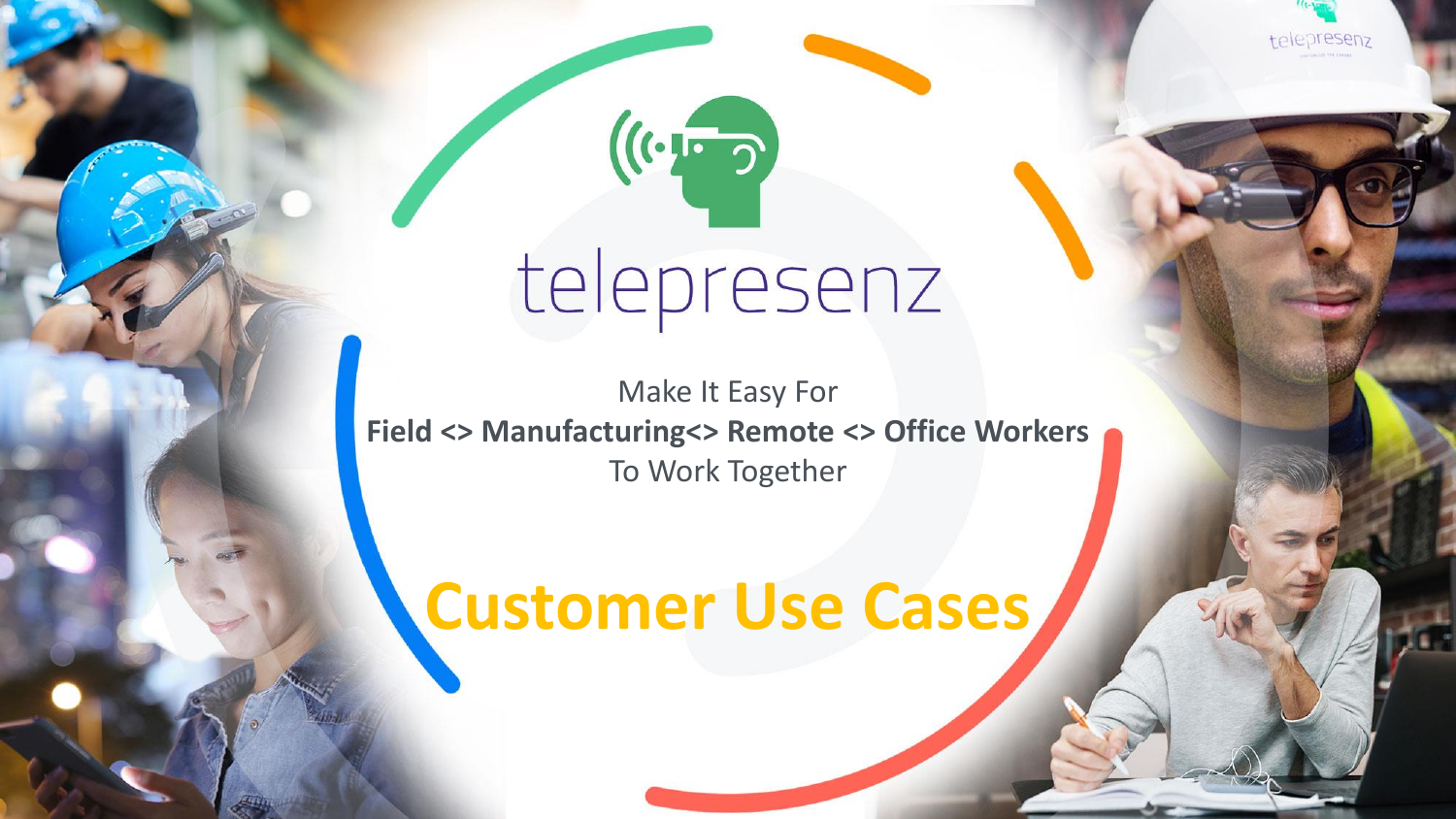### **Scenario: Support, Monitoring and Supervision**

#### Problem

Large mobile technician workforce who are contractors are required to be supported and supervised as they do their jobs across multiple locations with safety being paramount.

The expert supervisors are often mobile and need to support and supervise multiple teams when they are at their office, and when they are on the move.

#### IT Environment

Dedicated private cloud deployment within customers infrastructure.

Realwear HMT's being used by mobile technicians. iPads being used by Expert Supervisors.

#### **Solution**

*Telepresenz® Remote Mentor Pro Plus*

Customer performs support, job allocation, supervision, monitoring and quality control with auditing and compliance.

Support actions include remote mentoring, problem solving, sharing of documents and drawings. Silent recordings archived for record keeping and auditing purposes.

Supervisors no longer need to be at site to support and supervise technicians or for quality assurance purposes.

**Utilities**

**150 Mobile Workers**

**50 Supervisor Experts**

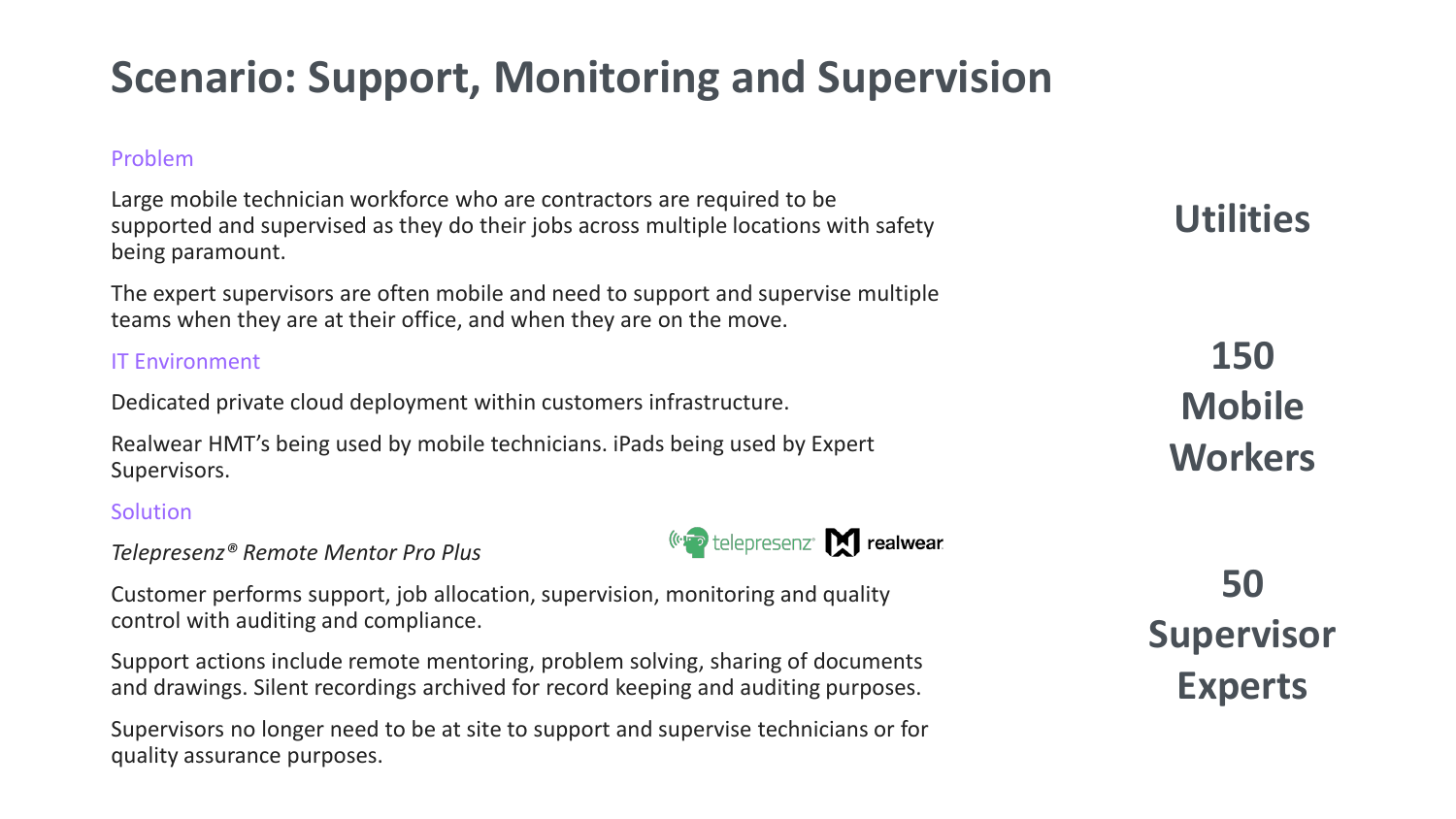### **Scenario: Urgent Support from 3rd Party OEM's**

#### Problem

Mobile HVAC and Building Automation technicians need support from multiple vendor experts as they diagnose and solve critical problems at hospitals.

The vendor experts are from different suppliers, in different locations and support specific types of equipment according to their specialty.

To rectify problems quickly, experts need to see the scenario in front of the technician and multiple experts are sometimes required.

#### IT Environment

Secure public cloud deployment allows experts from different companies to support technicians without the limitations of a company IT infrastructure.

Realwear HMT's being used by mobile technicians. Desktops/Laptops are being used by vendor experts.

#### **Solution**

#### *Telepresenz® Remote Mentor Pro Plus*

Company technicians can solve problems quickly on customer hospital sites using 3<sup>rd</sup> party vendor experts who no longer need to travel.

Critical problems are resolved by having highly experienced vendor experts able to visualize problems and guide technician's step by step.



**Building Maintenance & HVAC**

**Dispersed Mobile Workers**

**3 rd Party Vendor Experts**

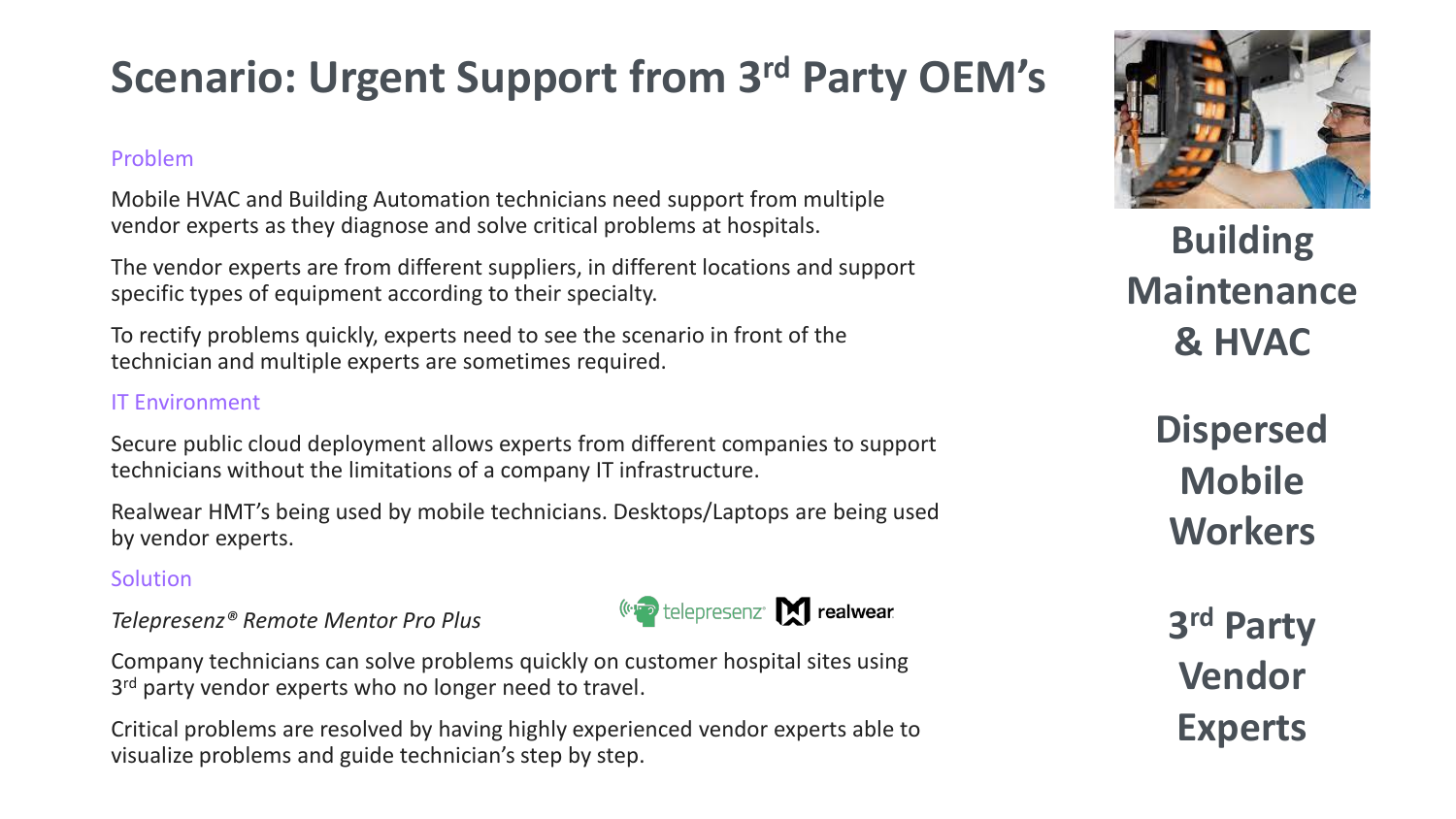### **Scenario: Inspections at Nuclear Power Plants**

#### Problem

Construction workers who build Nuclear power plants need to capture inspections of pipe assemblies and produce standardized reports containing low and high resolution photography.

The large number of inspections are performed 10 to 15 meters above ground, and safety is paramount.

#### IT Environment

Secure public cloud deployment provides flexibility and access across multiple locations.

Realwear HMT's being used at heights by fitter/inspectors, supplemented with high resolution DSLR camera. Desktops are used to consolidate reports which are semiautomated.

#### **Solution**

*Telepresenz® Remote Mentor Pro Plus and Instructional Workflow*

Instructional workflow is used to capture low resolution images during inspections using the HMT camera. High resolution images are added to reports which are digitally compiled.

The high count of low resolution images are automatically saved to a secure location for compliance records.

Inspection time and admin overhead is reduced whilst worker safety is improved.



### **Construction**

**Working at Heights**

**Safety and Productivity**

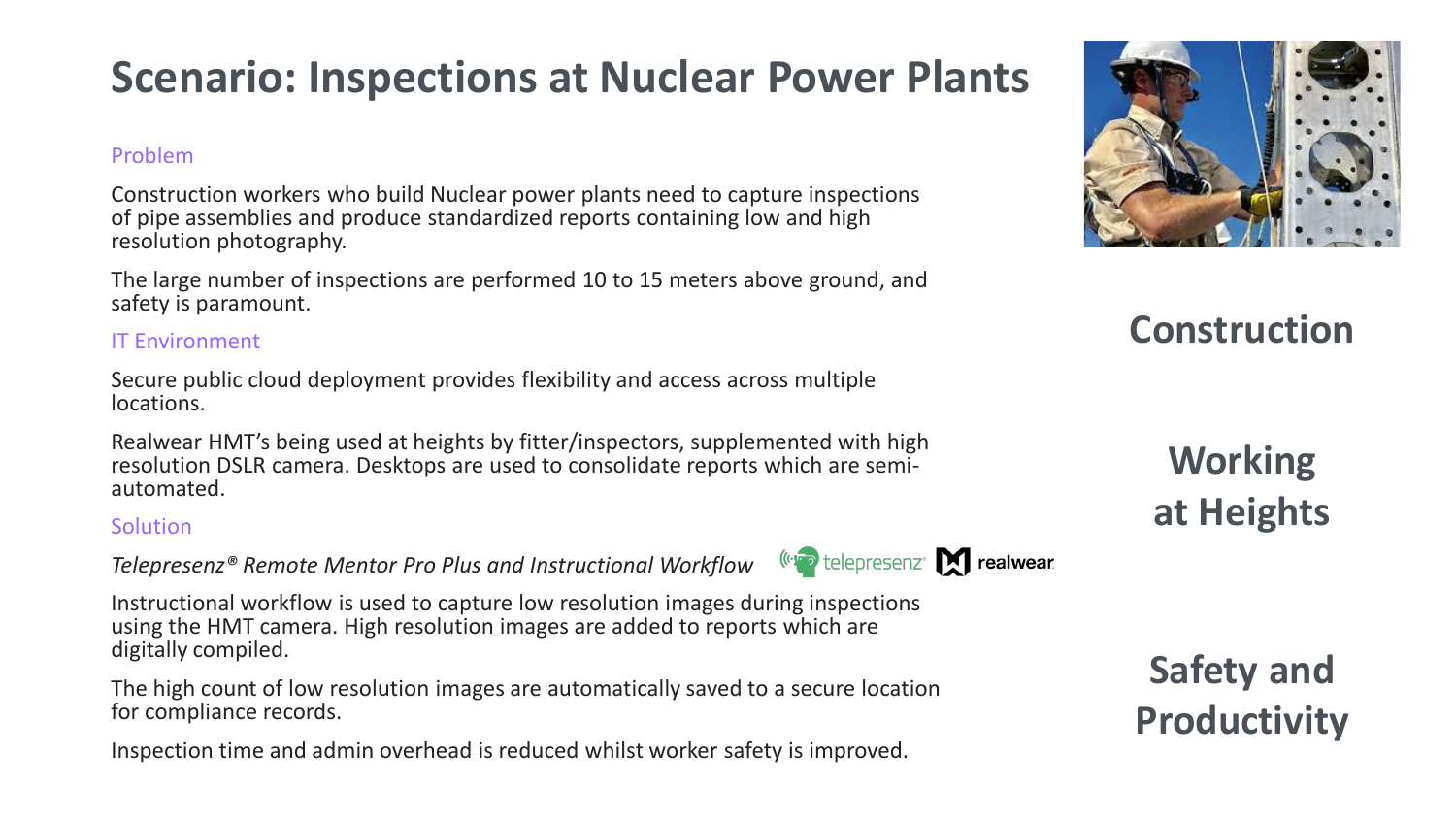### **Scenario: Training and Certification**

#### Problem

Large power and natural gas distribution company needs to train and certify lots of workers for a wide range of abnormal situations and emergencies they are likely to encounter.

The trainees are trained at a large facility consisting of 12 buildings across a wide area that mimic real life scenarios. Each trainee needs to demonstrate their understanding and skills in order to be certified.

#### IT Environment

On premise deployment not connected to the internet behind customers firewall on a private LAN.

Realwear HMT's being used by trainees. Desktops being used by expert tutors.

#### **Solution**

*Telepresenz® Remote Mentor Pro Plus*



("Fo telepresenz" Realwear

Training and certification time is reduced, evidence capture is easier, trainee throughput is increased, training outcomes are improved.



**Power Distribution**

**Simultaneous 4-6 Trainees**

> **1 Tutor Expert**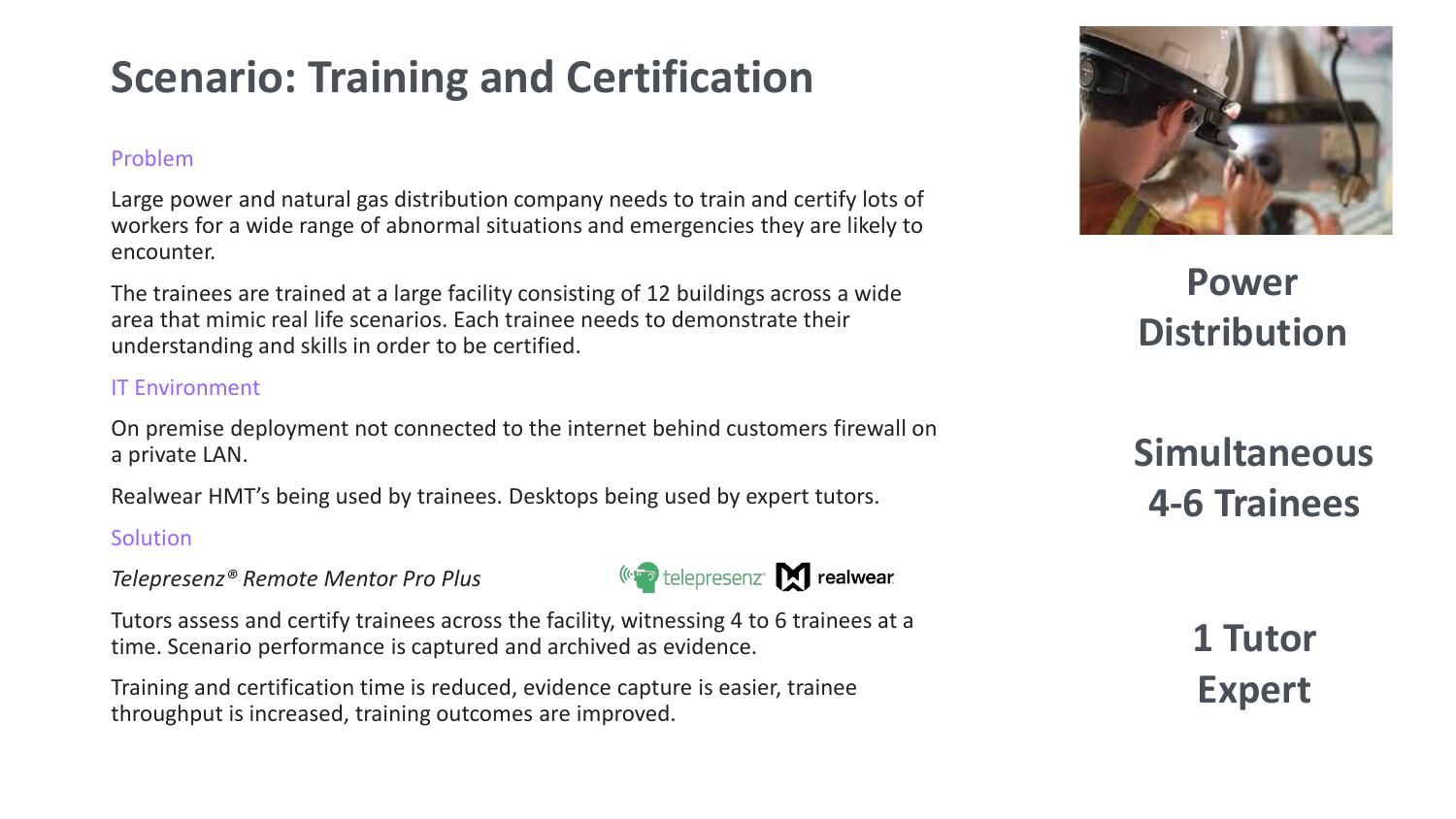### **Scenario: Aviation MRO Airside**

#### Problem

HAECO Group has maintenance operations (On-wing Structure Support team) based at their Hong Kong maintenance hangar in Chek Lap Kok. They rely on OEM support from a global aviation company with experts based in the USA.

Being airside, the hanger is deemed a hazardous area and intrinsically safe devices must be used.

MRO must be performed quickly, safely and with expert inspection to verify fitting and repairs are in accordance with critical guidelines, plus customer verification and approval. Time and travel constraints restrict experts from visiting the facility.

#### IT Environment

Secure public cloud deployment allows OEM experts from outside HAECO to support engineers without the limitations of the company IT infrastructure.

Intrinsically safe Realwear HMT-1Z1's being used by engineers. Desktops/Laptops are being used by overseas OEM experts to guide and inspect, capturing evidential records without travel.

("Po telepresenz" | realwear

#### **Solution**

*Telepresenz® Remote Mentor Pro Plus with Realwear HMT-1Z1.*

HAECO's remote inspection system includes voice-controlled HMT-1Z1's (a hands-free device equipped with a camera and screen, approved for use in hazardous environments) paired with a Telepresenz that can be accessed from any computer or mobile device, anywhere across the globe.

Remote inspections allow real-time clarification of technical questions with remote experts (OEM and customer) through live streaming, significantly enhancing inspection efficiency and aiding ontime delivery.



**Overseas** 

**Experts**



**Aviation MRO**